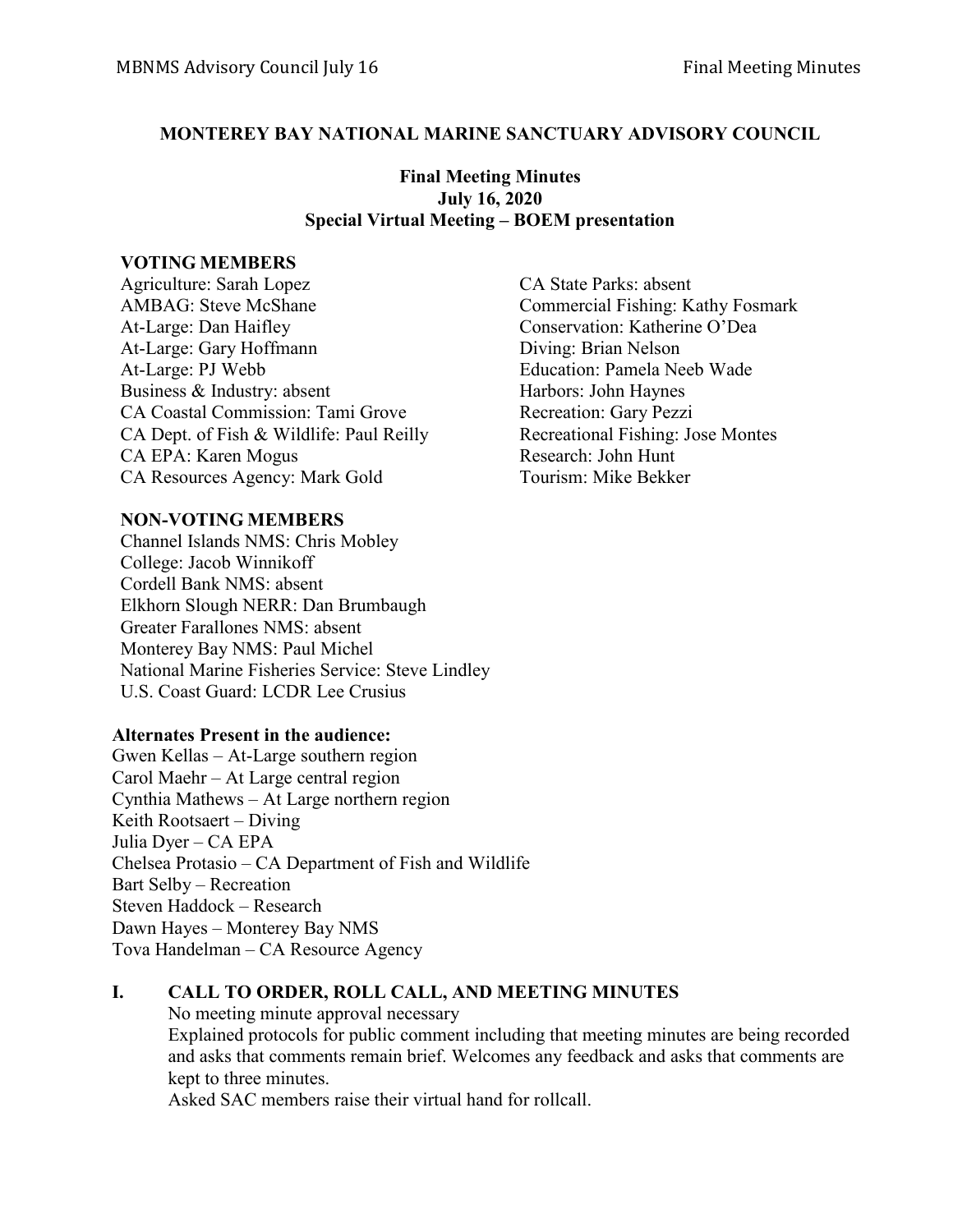Ways for the SAC to respond to this meeting.

- 1. Comments on meeting can stand
- 2. Create subcommittee to draft a comment letter
- 3. Create a working group that will report out on August  $21<sup>st</sup>$  SAC meeting

#### **II. MBNMS Superintendent's Update Paul Michel**

Draft management plan has been published for public review as of July  $6<sup>th</sup>$ There will be a July  $23<sup>rd</sup>$  public meeting concerning the draft management plan Another MBNMS meeting on August  $21<sup>st</sup>$  as well as a GFNMS meeting on August  $24<sup>th</sup>$ All minutes will be uploaded on regs.gov

#### **III. INTRODUCTION TO SPECIAL PRESENTATION Bill Douros, ONMS West Coast Region Director:**

Issue of wind energy in the southwest corner of MBNMS.

Office of National Marine Sanctuary's has been involved from the get-go as the plan originally had the wind farm in the Chumash region.

There is greater interest of the wind farm being in part of MBNMS and certainly is planned to exist on the boarder of MBNMS.

Will hear from representatives from Representative Panetta's office, the DOD, and BOEM among other groups.

No push from ONMS to establish wind farm within the sanctuary but there are concerns about Climate Change and believes a discussion should occur around the establishment of renewable energy. If it turns out the development of renewable energy should encompass part of a sanctuary, then there needs to be a discussion.

No discussion needs to be had currently about regulatory issues concerning the building of the wind farm.

## **Commissioner Karen Douglas, California Energy Commission for Offshore Wind Energy:**

Map indicates two regions that will affect the sanctuary in which BOEM is looking for comments on.

A third area within the sanctuary is up for discussion

The DOD is involved as the building of the wind farm may affect their activities.

Why offshore wind? How does it fit in with California's energy policy?

Renewable energy is in line with several California legislative actions that are looking to lower emissions in the coming decades.

Seek to understand potential and issues that exist around coastal renewable energy generation.

# **IV. WIND ENERGY PRESENTATION**

# **Jean Thurston-Keller, BOEM Task Force Coordinator**

BOEM has jurisdiction in federal waters, so from about  $3 - 200$  nmi. (Federal waters in California encompasses 215,000 sqmi)

Depth Limit is approximately 1100 meters, Wind speed needs to be greater than 7m/s, and NMS all propose limits to where these turbines can be built.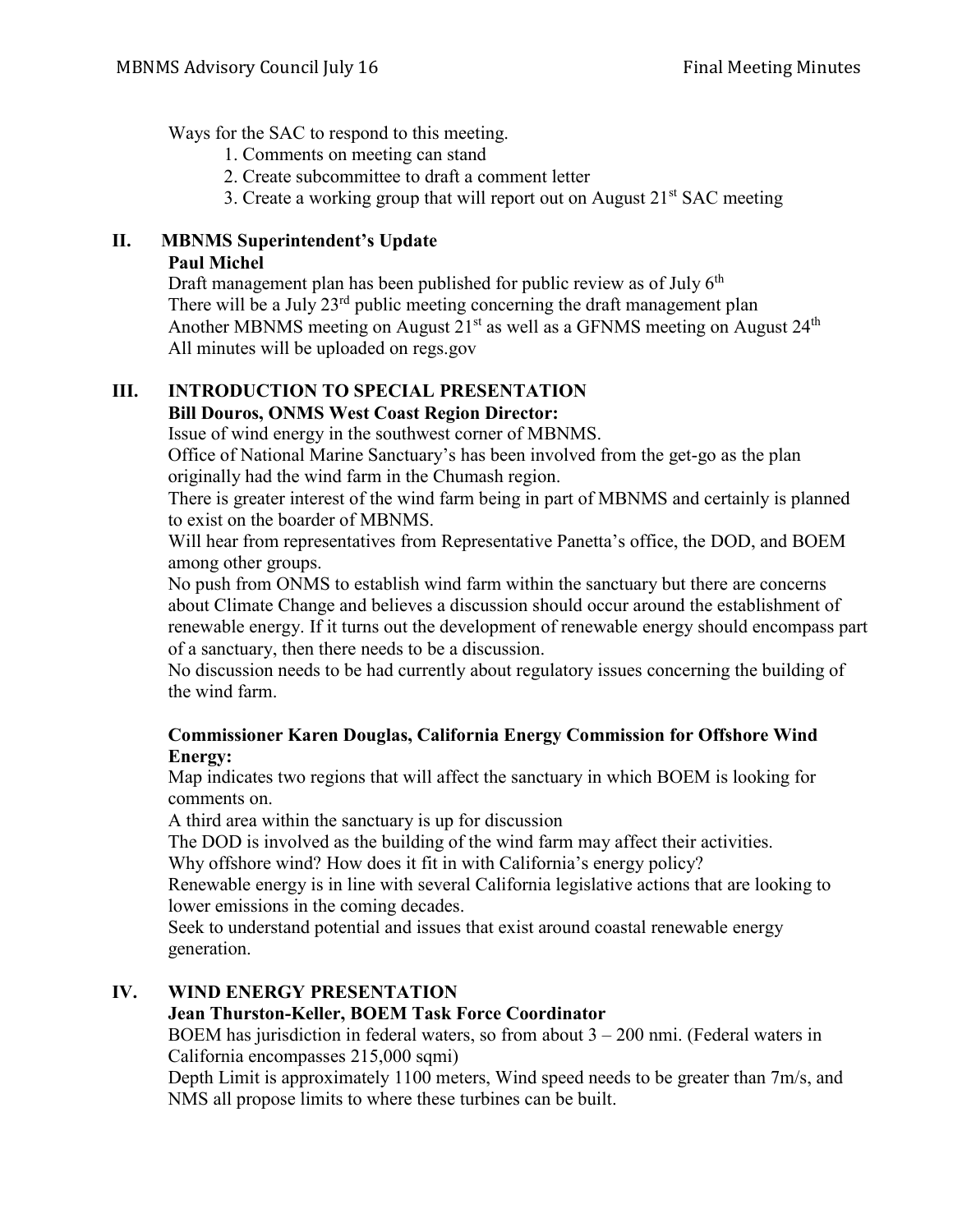Offshore wind turbines are larger and therefore need higher wind speeds. After consideration of limitations, BOEM was left with 6 percent of federal waters to build the wind turbines.

BOEM California Intergovernmental Renewable Energy Task Force was established by former Gov. Brown to serve as a forum for this issue.

Engagement activities included a stakeholder outreach plan, Tribal outreach, and the establishment of a data gateway or the Offshore Wind Energy Gateway.

BOEM is still in the planning and analysis phase (Phase 1).

Still in the area identification phase of phase 1.

This process began in 2018.

Question box Question: Why focus wind energy far away from large population areas of the state?

Answer: Wind speed is a major limiting factor. Wind speeds are not high enough off the coast of the major population centers of California.

Once a lease has been granted building is still not permitted to occur.

Surveys are then conducted to characterize site conditions of the region. They have 5 years maximum to conduct these surveys.

Following the surveys there needs to be environmental reviews and engineering reviews of the project before BOEM can approve the project.

Three Call Areas have been laid out in California based on previously mentioned limitations as well as feedback from partners.

North Coast: Humboldt Call Area

Central Coast: Morrow Bay and Diablo Canyon

20 mi from shore is deemed ideal to reduce many concerns both concerning human activity and ecological processes.

There is no guarantee of the elimination of impacts, in fact there will be impacts regardless of where the turbines are placed. The hope is that 20 mi offshore will limit impacts.

### **Greg Haas (from Representative Carbajal office):**

Carbajal established the working group to begin a discussion of possible areas where offshore wind turbines can be built.

The map generated by the working group of possible wind energy establishment is not a final consensus of the group and they are looking for public comment.

BOEM does not have the jurisdiction to lease within a sanctuary energy development and sanctuaries do not have a protocol for doing so either.

So, there is an area of discussion within the sanctuary.

### **Doug Bourne, BOEM Regional Supervisor:**

Intent is to get feedback for the working group to assist with the planning process.

### **Steve Chung, DOD Encroachment Program Director:**

Committed to continually working collaboratively with partners to explore offshore wind energy production that does not prevent DOD operations.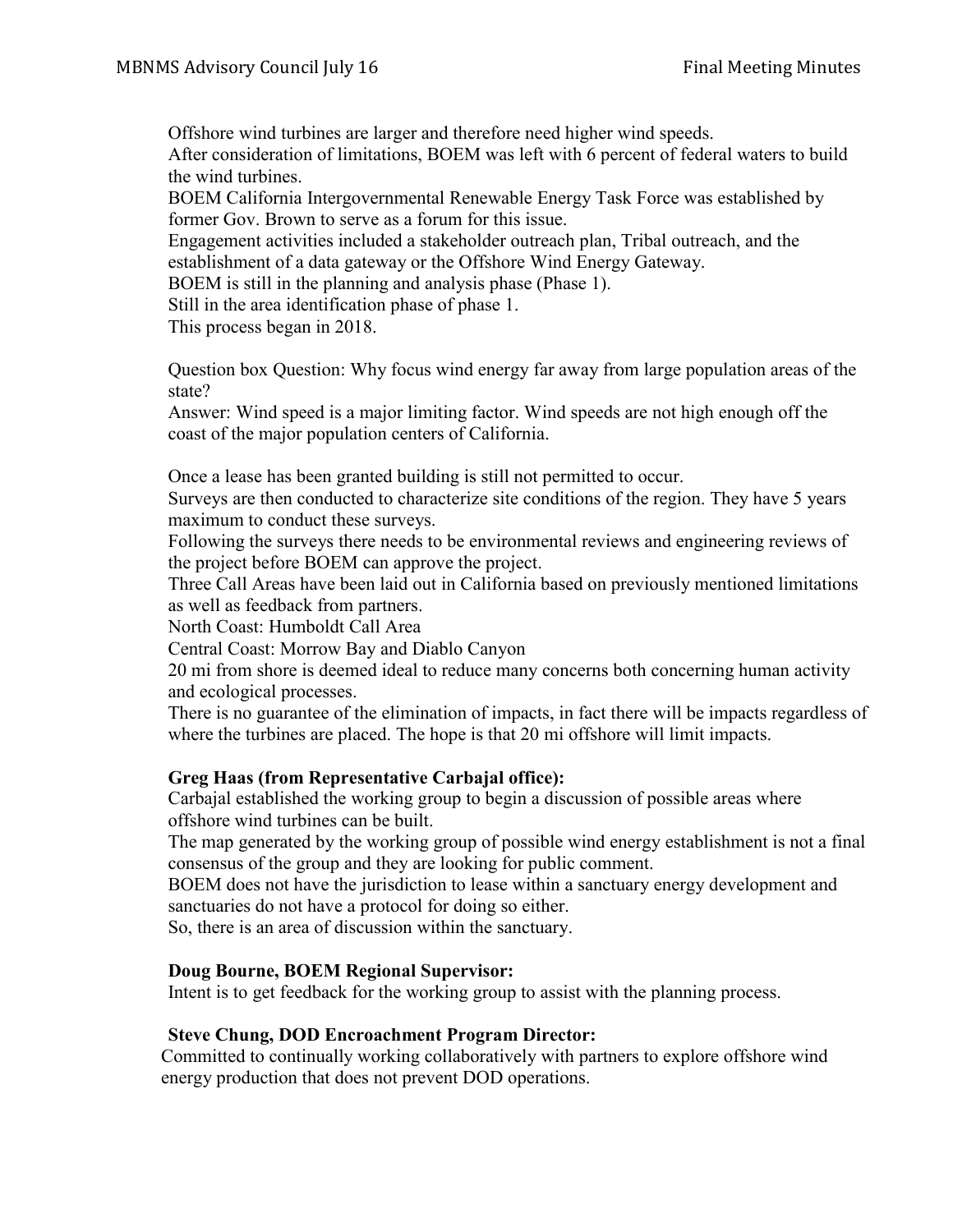# **Bill Douros:**

Please provide feedback on areas bordering MBNMS as well as the discussion area within the sanctuary.

Again, BOEM's authority does not extend into a sanctuary or national park.

The BOEM process is well liked by private partners.

There is currently no federal law allowing for sanctuaries to lease regions of a sanctuary for exclusive rights.

BOEM and CA Energy Commission have been planning diligently for the creation of renewable energy in California.

## **BOEM Visual Simulation Video**

### **Jean Thurston-Keller:**

Created simulations for what the wind turbines would look like from the coast. Discussions with the Big Sur Community Council**.**

Go to BOEM.gov/march/9/2020 to view the visual simulation video.

# **Next Steps and Public Input Opportunities**

## **Eli Harland (Adviser to Karen Douglas):**

Been performing public outreach around the central coast.

Likely that the feedback deadline will get pushed back.

Looking to create a stakeholder outreach report from the data gathered.

Comments can be submitted via:

\*email at [docket@energy.ca.gov,](mailto:docket@energy.ca.gov) include docket number 17-MISC-01 and "California Offshore Renewable Energy" in the subject line

\*mail at California Energy Commission

 Docket Unit, MS-4 Docket No. 17-MISC-01 1516 Ninth Street Sacramento, CA 95814-5512

\*online at

<https://efiling.energy.ca.gov/Ecomment/Ecomment.aspx?docketnumber=17-MISC-01>

# **V. PUBLIC COMMENT**

Steve Sheiblauer: My comments are about the sanctuary "discussion area".

First, having been heavily involved in OSW issues, while it was a nice, very general overview, the power point you saw is wholly inadequate to understand the history, policies, environmental, and socio-economic concerns that surround OSW.

RE history, and precedence, I point out that in designating this sanctuary, the two big, nonpermittable rules targeted industrial uses. They are the ban on oil and gas development, and ban on offshore mining, dredging and disposal. Following its designation, this sanctuary has enacted or enabled a number of protective rules, such as the ban on PWC. It strongly discouraged a proposal by three telecommunications companies for cable-laying—out of habitat concerns. Habitat friendly guidelines for desalination plants were written. And, the sanctuary's advocating for the state's MPAfishery closures, were also largely about habitat-protection measures. There are other examples. To now allow a large-scale industrial use—a wind farm—would be contrary to these actions,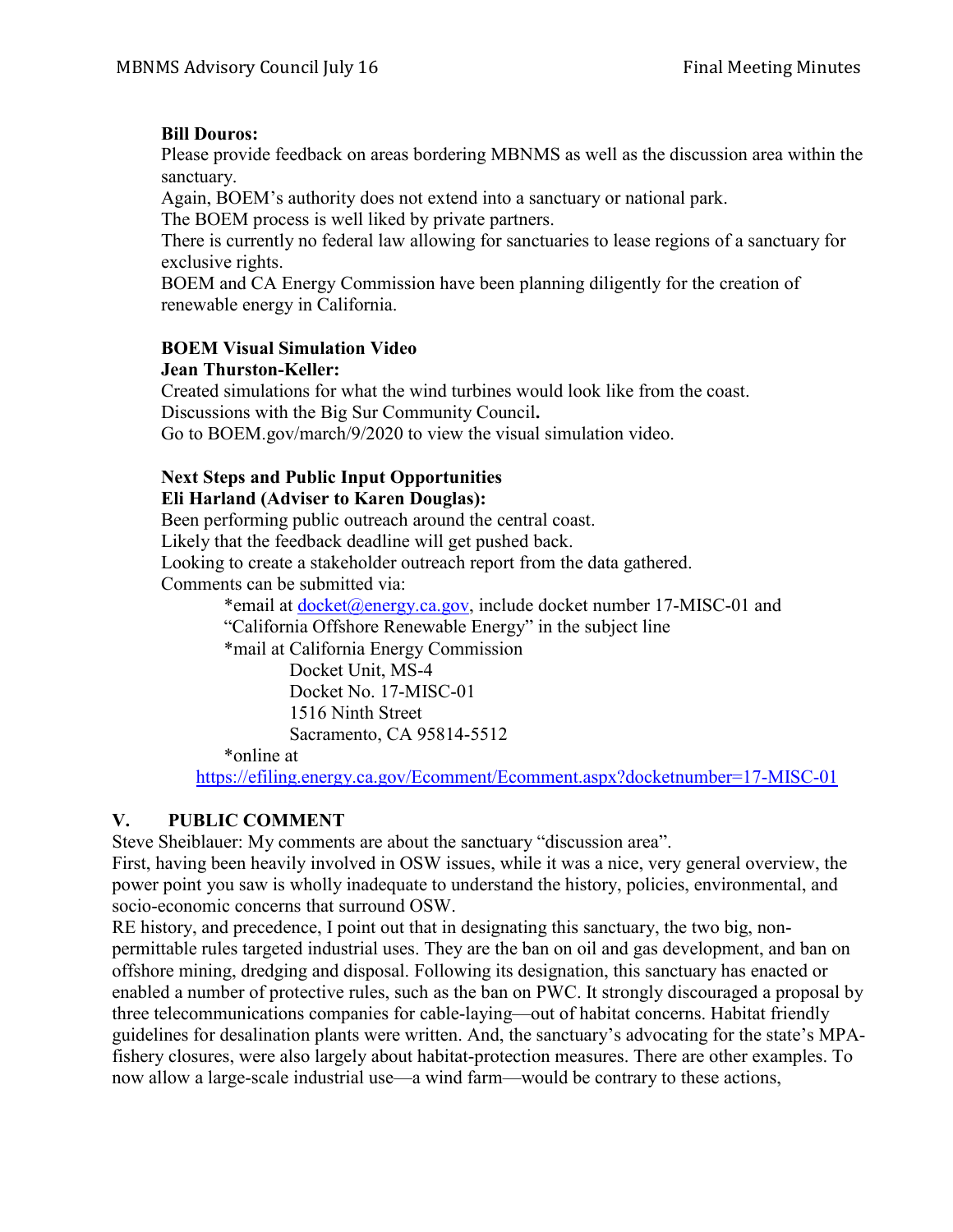considering that the effects on habitat, and other concerns with this development, are many and large.

Tom Hafer: President of the Morro Bay Fishing organization. Totally oppose any wind farm activity in the sanctuary. Production will be way to close to the beach and will harm fishing activities. Fisherman are already aware and support proposition for wind energy production in the Morro Bay Call Area. Fisherman are feeling like they are losing further ground. Yields time to wife Sheri Hafer.

Sheri Hafer: Thank you for allowing me to comment at this SAC council meeting. I am Sheri Hafer, wife of commercial fisherman Tom Hafer. He has been fishing for 46 years. We have been married for 34 of those years. He fishes out of Morro Bay on a 42' vessel the Kathryn H named after our daughter. He fishes with traps for spot prawns and near shore rockfish from Morro Bay to Big Sur and so we will be directly affected by a wind farm off of Morro Bay. Tom is the President of the Morro Bay Commercial Fishermen's Organization and has been for the last 7 years. We have been very involved with the planning process regarding Offshore Wind Farm leases off the Central Coast for the last 4 years. We have sent in our comments to the Federal Register on the 2 sites listed as call areas. We have told them that the Diablo call area was a very important commercial fishing area and that we would only agree to the proposed area off Morro Bay outside of Piedras Blancas. We also worked with Alla Weinstein of Castle wind to come up with a fair mitigation agreement for the affected commercial fishing community within the Morro Bay call area. The commercial fishermen are the primary stakeholders affected. They have many potential impacts including gear entanglement, potential collisions, radar dysfunction, displacement of fish, obstacles to fishermen navigation, and loss of fishing area. This mitigation agreement with the fishermen was the first of its kind and should be a prerequisite insisted upon before any wind farm lease is implemented. Although we were able to negotiate this mitigation agreement with a potential wind leaser, it doesn't mean we don't have significant concerns regarding the effect of wind turbines on marine life. The stance we are taking, since we realize that this is likely a train we cannot stop, is that these turbines should stay outside 30 miles and be limited in scope. If we are not careful, we will see our ocean industrialized with as many as 500 turbines off our coast and within 3 miles off our shores as the CADEMO project off of Vandenberg is planning. This is what happened in Europe. The Sanctuary policy could prevent this. One of the most significant impacts that wind farms can have is Noise Pollution. Sound is important in the marine ecosystem for communication, feeding, and predatory avoidance. Studies show that marine species make shifts in their behavior to sound - Mammals do at 50-100 dB, fish do at 10 - 120dB, and birds do at 40 - 130dB. Studies reveal that wind turbine operational noise is 80-120dB and that constructional noise is 30-260dB! Construction noise includes shipping, geophysical survey, drilling, dredging, and trenching. Construction can take months to years to complete.

A biological risk assessment of Wind Farms on Fish was done in Europe by Kikuchi in 2009. It found that and I quote - " Hearing specialist fish possess a zone of audibility within a 50 miles radius of wind farm construction noise and there is a possibility that masking, which is when loud sounds drown out soft sounds, occurs within their zone of audibility. Physical effects such as internal and external ear injuries or deafness are possible within close proximity to the construction site. Operational noise of wind turbines will be detectable up to a distance of 2.5 miles for certain fish. Within this zone, behavioral and or physiological stress effects are also possible due to operational wind farm noise. " Unquote. This study comments: We must defend an environmental principle - "Processes that solve one environmental problem but cause another should be avoided". The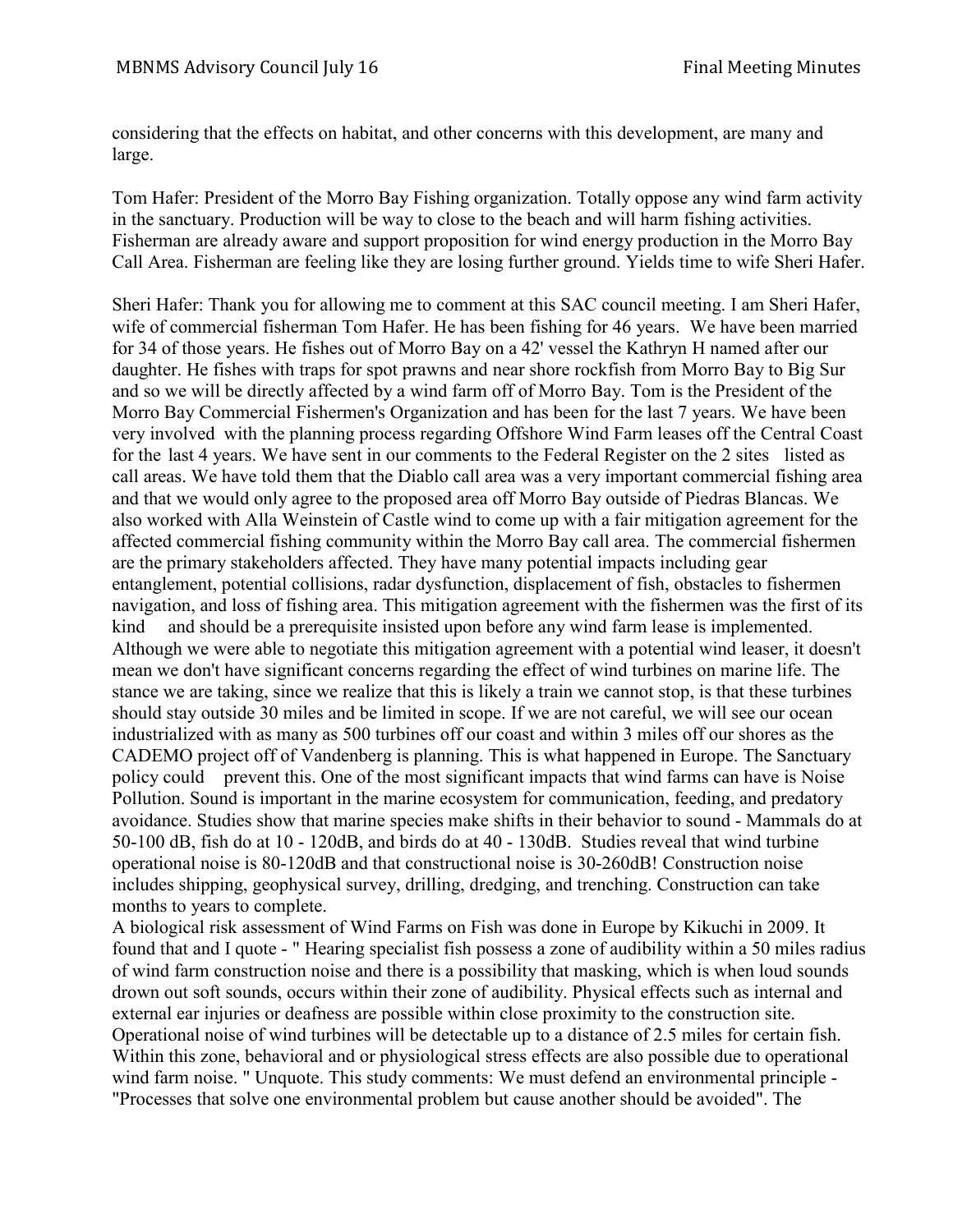potential significant effect of noise pollution from wind farms on marine life seems to be in direct conflict with the purpose of a sanctuary to limit human activity, prevent pollution, and to secure habitat for endangered species. It should be your policy to take the precautionary approach to protect marine life and deny wind farms in the sanctuary. In fact, you should not allow them within at least 2.5 miles of the border of the sanctuary if you want to take the minimum precautions and 50 miles if you want to take maximal precautions in protecting the sanctuary from potential harmful effects of noise according to the current and available science. We sent a copy of this study to Bill Douros to review. Thank you for your time.

Lane Johnston: Supports Steve Sheiblauer's comments. With Responsible Offshore Development Alliance (RODA.) Concerned with the lack of fisherman input in this process in the Pacific region. Believes that sanctuaries should not be given leasing power. This effort has included many except for the largest interest group. Fishermen are already under engaged.

Catherine Moon: Field representative for Congressman Panetta. Takes the time to thank everyone for being present at today's meeting.

John Cluett: Yet to hear any discussion about where electrical transmission lines will come ashore. How and where they will come ashore and where will they be connected to the grid? Assumes they will be high voltage line, and will they be on large, visually impactful lines. How will this impact the beauty of the Big Sur Coast?

Comment period closed. Additional comment can be posted on the website.

# **VI. ADVISORY COUNCIL Q&A AND DISCUSSION**

Dan Haifley: Is there a time value to each of the steps and the whole process of the leasing process? Would like to thank the task force and for involving the advisory council early on in the process. I did seek out some views from a few people in the area represented by Cynthia Mathews and myself – the northern region. The Superintendent specifically asked us to provide feedback on spatial concepts (email of 6/30) List of initial concerns: There should not be development in MBNMS; avoid areas where there is large risk of wildlife entanglement; avoid areas of popular seabird migration routes; be cognizant of the possibility of boats that lack sufficient radar could struggle to see turbines in adverse weather conditions; no conflicts with areas deemed sensitive habitats; mitigate seismic testing impacts; no conflict with historical sites; no conflict with navy/DOD activities.

Jean Thurston-Keller: There are approximate times for each of the steps in the leasing process. Willing to provide a copy from the presentation to Dan. All estimated time values are guidelines. Each process takes as long as the process will take. Especially with the large geographic nature of the state, each process can take longer.

Gary Hoffmann: Deep concerns with the discussion area. Allowing the production of wind energy within the sanctuary is incongruous with the establishment of the boundary. BOEM's process seems backwards in terms of the NEPA process coming after site approval. Recognizes the need for renewable energy, but will the energy being produced serve to be more detrimental to the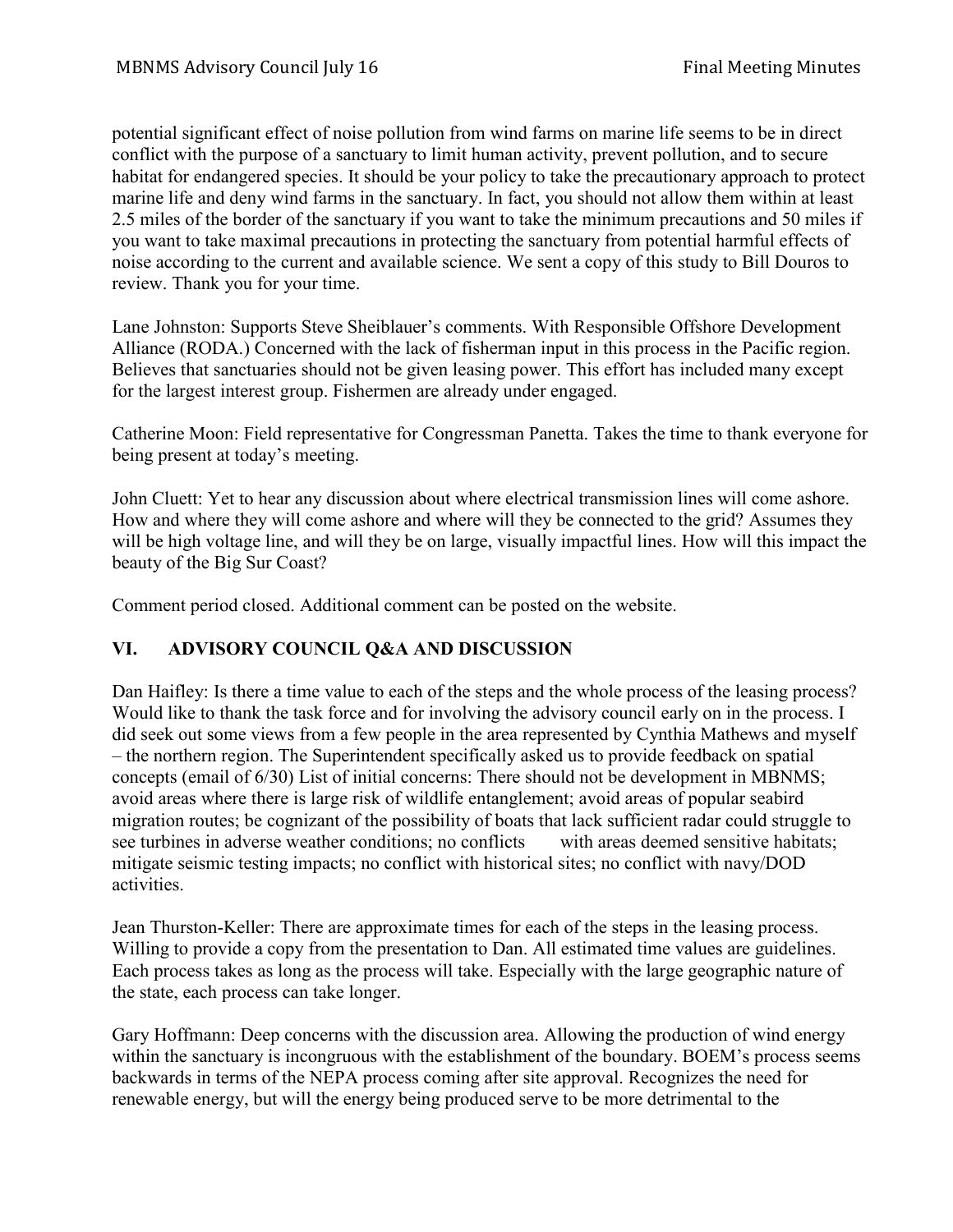environment than the lack of renewable energy. Concerned about security activities around wind farm.

Paul Reilly: Establishment of wind turbines in MBNMS will create no fishing areas. Is there information that will support or refute that notion? How will an individual wind turbine be anchored? What is a drag and ben anchor?

Doug Bourne: No information to support or refute the statement at this time. BOEM has no authority to lease within the sanctuary. The NEPA process will be followed before any activities proceed. Once sites are determined there will be a review of the appropriate anchor technology. This will be based on substrate and benthic conditions. In the past, a drag embedment anchor has been used. Not an engineer but similar to a boat anchor.

Keith Rootsaert: My name is Keith Rootsaert SAC Diving Alternate. I have been researching offshore wind power and providing my thoughts on this from the perspective of a consulting energy engineer to council members before I was a council member. I have made public comments on this issue to BOEM. Offshore wind has a number of hurdles: Lack of deep-water ports, no north American manufacturer, the promise of immature technology, regulatory restrictions, the DOD, and the highest levelized cost of any energy technology. The ideal energy solution for California is distributed generation and storage. This improves diversity and reduces transmission losses. Windmills are a stop gap measure until the energy market evolves new technologies and improves PV and storage. These windmills are not the windmills you want nor are they in the right place. The wind is important to a windmill, it is what makes it turn and that is what makes energy. The wind in the north coast call area has 4 times the energy than in SLO where to get enough wind energy, the windmills have a greater windswept area and that means they are very tall and more expensive and less efficient. So why build your first project in a place that does not have the best energy? The excuse from Trident was that the research north coast transmission. And while it's true SLO has infrastructure, transmission improvements in the north are very possible. There is already a right of way from Redding to Eureka and to upgrade that transmission service would be less than 2% of construction costs. So, what is the real reason? Take a look at what is directly under the proposed windmills in SLO and you will see the Monterey Shale Formation. The untapped reserves on the ocean side of the San Andreas are enormous. But, a windmill is not an oil platform. Keep in mind that 10-megawatt floating windmill 900 feet tall is a fictitious machine; it does not exist. However, those fictitious windmills could be a prelude extract oil and pump it to shore at some point in the future. Which would put oil extraction in the Chumash National Marine Sanctuary and if allowed in the discussion area, The Monterey Bay National Marine Sanctuary. Presently the Monterey Bay Shale Formation has unproductive oil platforms that are struggling to be productive and where fracking in Santa Barbara County is not prohibited. The oil industry is desperate to tap this reserve. Yeah, that sounds cynical, but why else would you do that here, when the north is such a better idea? I recommend the SAC not support this proposal to permit floating windmills inside the sanctuary.

Katherine O'Dea: Conservation seat on SAC and a representative from Save Our Shores. Did not understand connection between desalination and windfarm projects? Are there other sites outside the sanctuary that could be used for wind energy production rather than within the sanctuary?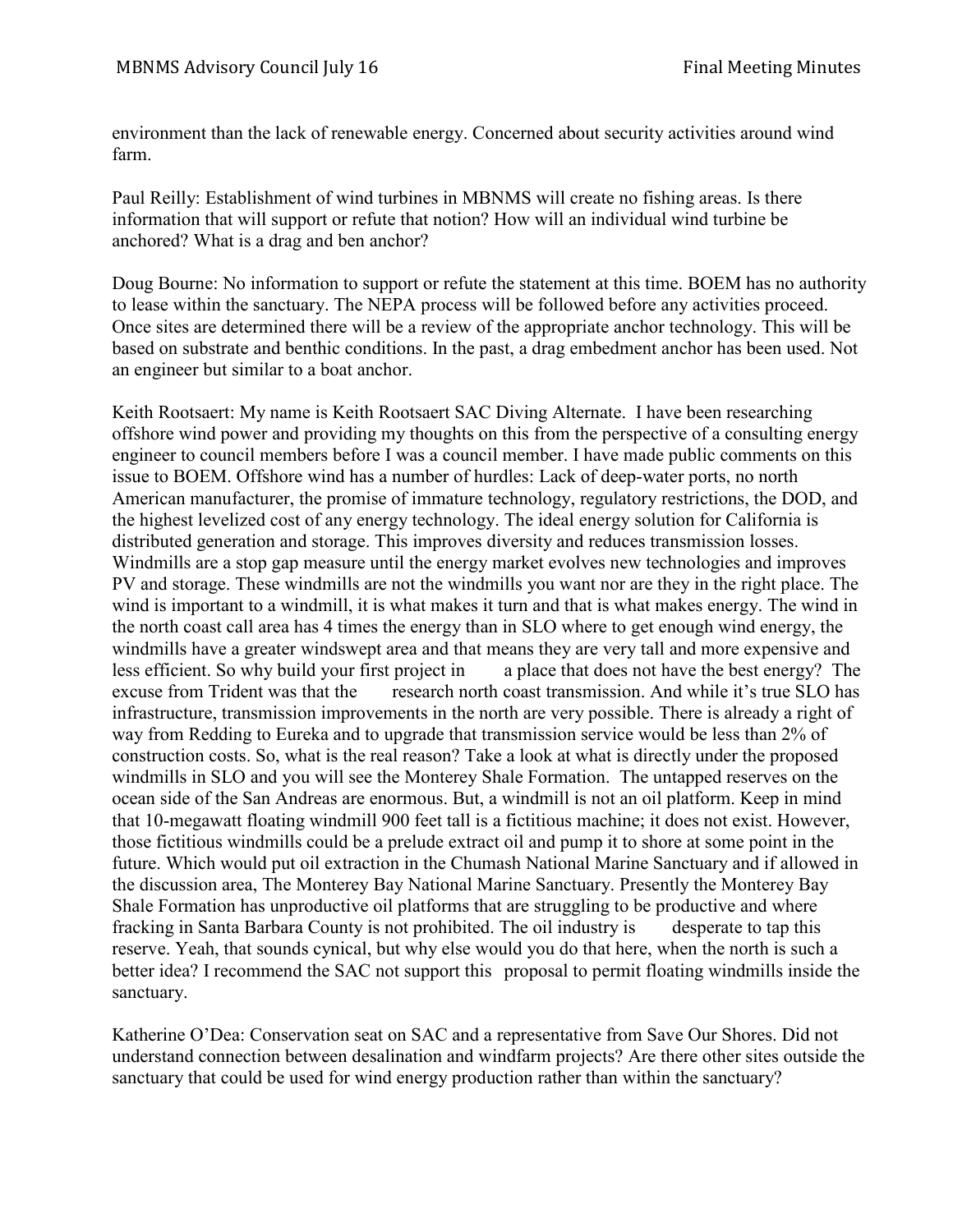Bill Douros: MBNMS regulations prevent any activity that disturbs the seabed as well as oil and gas activities, but there is no mention of desalination activities or wind energy activities. Wanted to show that there is flexibility in terms of allowing wind farms within the sanctuary as MBNMS is looking at desalination plants.

Katherine O'Dea: Are there other sites outside the sanctuary that could be used for wind energy production rather than within the sanctuary?

Karen Douglas: DOD had significant issues with the two central coast call areas. The two areas north and south of the southern end of the sanctuary were taken off of the table originally because they were close to shore but moved closer because of conflicts with the DOD. BOEM is asking for comment about these regions. Discussion area was not proposed by anyone, but rather flagged for possible dialogue as it does not interfere with DOD operations.

Katherine O'Dea: With regards to Gary's comments on the NEPA process. She has heard that NEPA has been rolled back thanks to the current administration. She fears for any process such as this going forward. Would like to reference Steve Scheiblauer's comments concerning the issue of precedent setting. Oppose construction of the wind farm within the sanctuary, but not overall wind farm production.

Bill Douros: Wanted to get feedback about building in the sanctuary before meeting with other groups/agencies who may say they want to build inside the sanctuary. Wanted to invite the sanctuary to the table early in the process so that industries did not deny other areas except the sanctuary.

Karen Douglas: power lines have to connect to shore and will involve several government agencies. There will be a robust environmental analysis in multiple phases of this project.

Bart Selby: Alternate recreation seat. Generally supportive of wind energy offshore. Believes that we should do everything we can to get off of oil. Listen to the stakeholders and properly follow the process. Concerns: EMF from transmission lines and the impact on whale migration; we should do the work to understand to the brown pelican which is thought to be the most impacted species in these sorts of projects.

Mark Gold: Executive Director of Ocean Executive Council. Heard about potential conflicts with DOD and wind farms. What are the concerns and what are the constraints in terms of looking at areas as a viable site?

Steve Chung: DOD has determined that the central coast call areas are incompatible with the DOD mission. They want public input on other wind energy regions in the central coast.

Mark Gold: What exactly is incompatible? Is there available information for the public?

Steve Chung: The purpose of the outreach meetings, which the DOD is committed to, is to work collaboratively with the public and stakeholders. As the process moves along there will be more information, he is sure.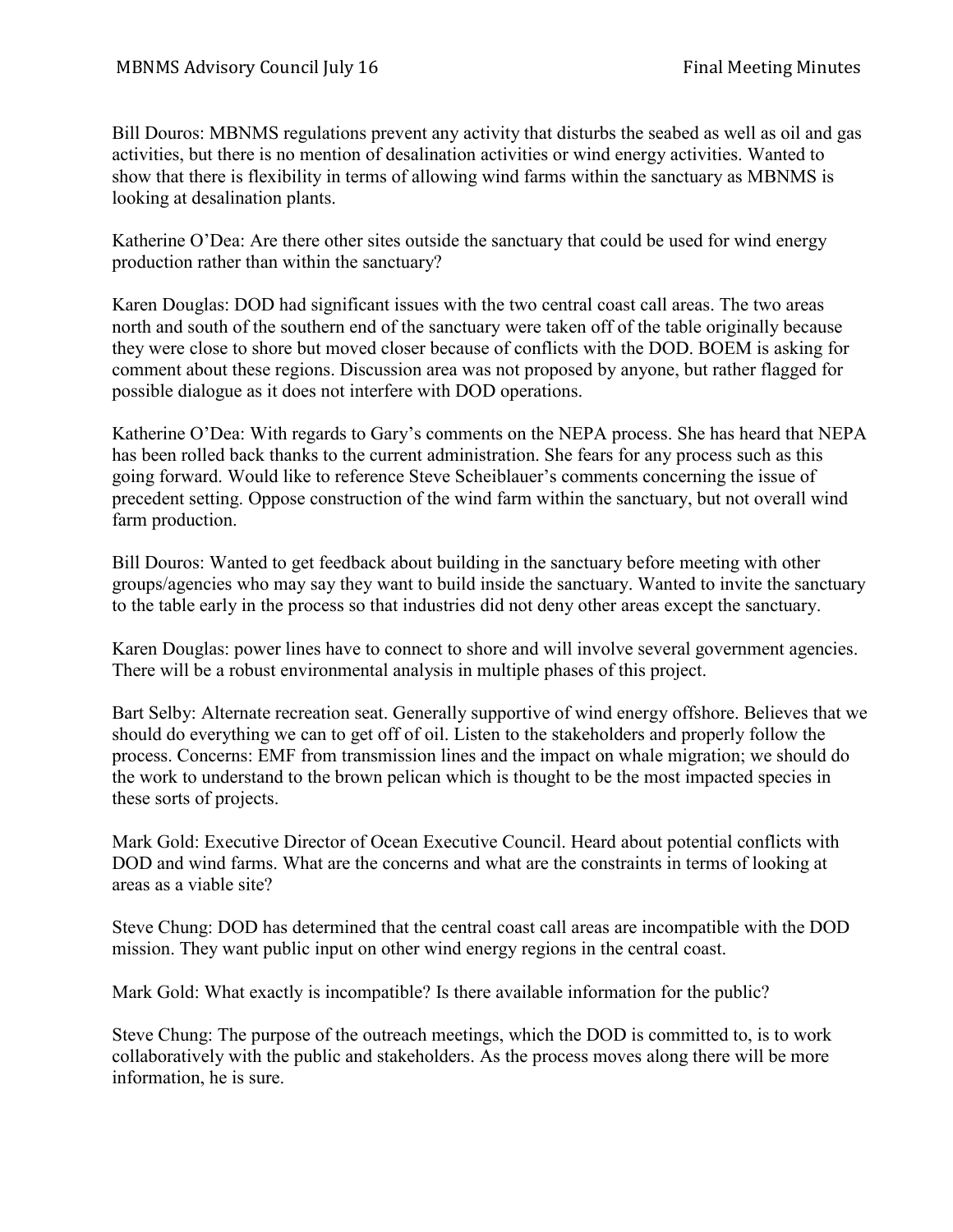Kathy Fosmark: My name is Kathy Fosmark and I am a commercial fishing representative on the Sanctuary Advisory Council. I also represent fishermen from Port San Luis to Pillar Point, San Francisco as Co-Chair of the Alliance of Communities for Sustainable Fisheries. 1) BOEM proposed 311 square miles for the Morro Bay Call Area Now CA Energy Commission proposes another 238 sq miles Now the Sanctuary throws in "for discussion" ANOTHER 90 sq miles And we know from the Offshore Wind Energy letter that the industry is demanding an additional 181 square miles. That's a total of 730 square miles, plus the possibility of the sanctuary's 90 sq miles.

2) We must step back to recall that fishermen in Morro Bay and Avila met with one proactive developer, and after much discussion agreed that a piece of the original BOEM Call Area of 125 sq miles would cause the least harm to fishermen and their communities, and agreed not to oppose a project of that size and location.

3) Now, everyone is grabbing for more space, to the clear detriment of fishermen.

4) Recall also that the OUTER CONTINENEL SHELF LANDS ACT is not the only applicable law. The MAGNUSON-STEVENS CONSERVATION AND FISHERY MANAGEMENT ACT also speaks to the use of the ocean, setting forth sustainability management measures for the last 50 years to feed the nation. These conservation measures of stock rebuilding and habitat protection were done at a sacrifice by fishermen in earnest to assure more fish and better harvest and to maintain a future healthy sustainable seafood renewable resource for our country's food supply.

5) We should not trade, or sacrifice one sustainable use of renewable resources, seafood, for another, wind energy.

6) Regarding the use of sanctuary waters for such a large industrial project, I hope you realize that the sanctuary would be creating another 90 sq mile no-fishing zone, near a fishing dependent coastal community. It's well understood that you can't deploy commercial gear among the turbines and their mooring system. Sanctuary actions that lead to closing areas to fishing remains a sore subject to many fishermen.

7) With all due respect to my fellow SAC members, my seat represents the only stakeholder seat that stands to lose a portion of their livelihood to such a project. It's hard enough to argue with BOEM, the state, and the wind energy developers without now having to defend against a sanctuary action.

8) Please do not support adding a wind energy project into the sanctuary.

9) There will be yet another closure and displacement of fishing effort that will further impact smaller areas.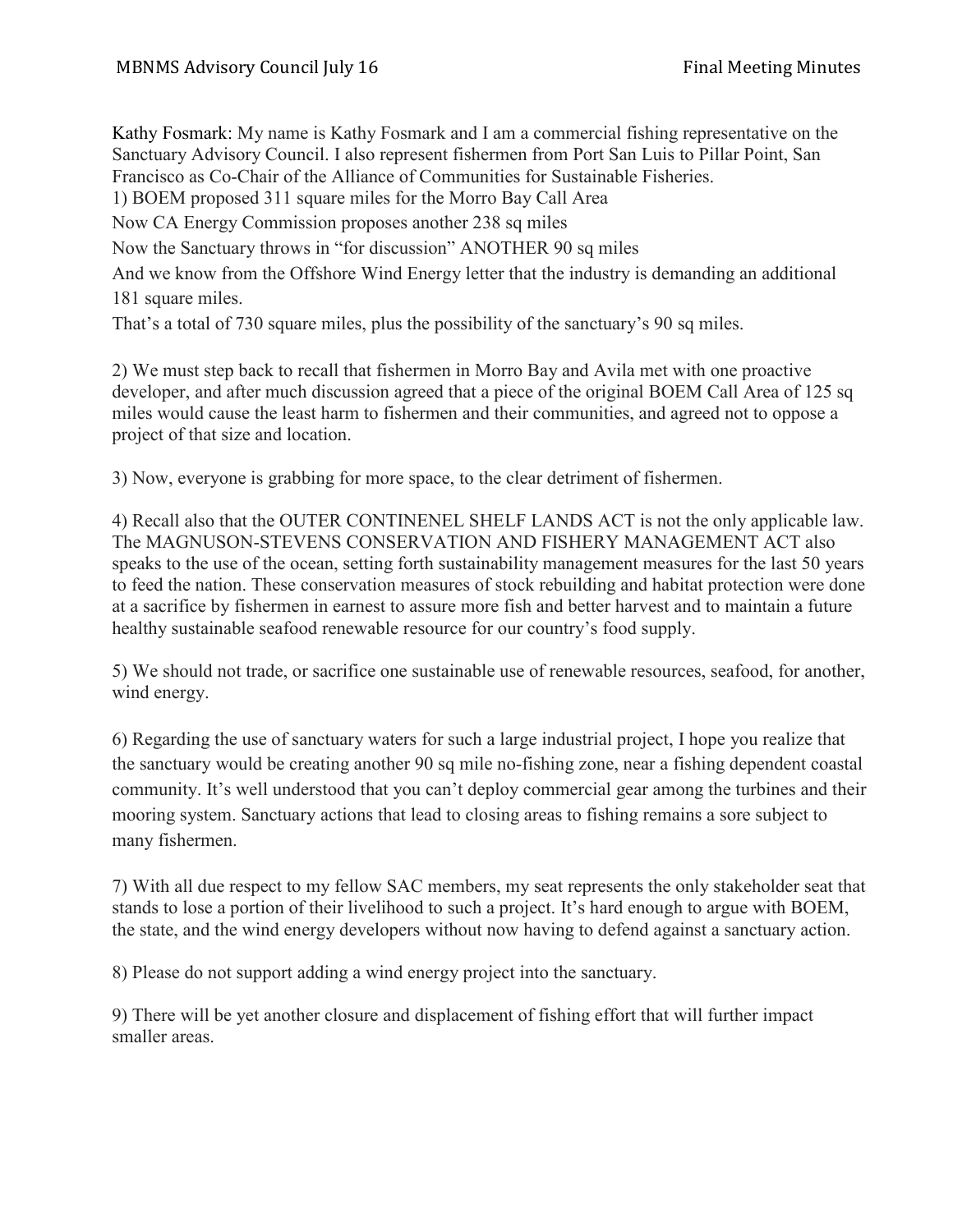Steve Haddock: Heavy wind area in Humboldt looks more favorable. Echoes the question about connecting energy to the electrical grid. Numerous environmental concerns and sees the virtual simulations as being pretty disturbing.

Karen Douglas: Wind in the Humboldt Region is very good, but other factors make the central coast more viable.

Very hard to perform transition functions in both the Humboldt and Big sur regions. There would need to be a very costly and long underwater cable from the discussion region to the Diablo Canyon Call Area. Would be happy to talk about Northern California prospects.

PJ Webb: At large representative from the southern region of MBNMS. Wants to thank everyone involved in this meeting. Supports the development of renewable energy with proper processes being followed. MBARI recently found pock marks in the Morro Bay Call Area that may prohibit the ability to build a wind farm there. Wants to make sure that onshore and ocean bottom impacts are seriously considered. Echoes sentiment north coast wind generation.

John Hunt: Wondering if anyone has the numbers that would show how many individual houses with solar panels will equal the amount of energy being produced by these proposed wind farms.

Karen Douglas: Solar is the cheapest form of energy generation. It has limitations based on the day cycles. Wind energy complements solar power as its power generation ramps up on the central coast as the sun is setting. There is an ongoing conversation about offshore wind energy across the state. It needs to meet environmental standards. Happy to follow up with desired calculations that represent a sense of scale.

### **VII. CLOSING STATEMENTS**

Brian Nelson concludes SAC member comment section.

Brian Nelson proposes the creation of a subcommittee including at least Gary Hoffmann, PJ Webb, Kathy Fosmark, Dan Haifley, and Keith Rootsaert to create a draft comment letter by 7/31/2020. Brian does not think that the current comments should stand as the only form of feedback.

Does the group support the creation of a subcommittee of at least these five people to draft a comment letter?

Catherine asks if the comment letter will be available for all members before it is sent, and Brian assures Catherine that the letter will be made available.

PJ Webb agrees to start with a subcommittee and thinks that a group webinar meeting will be helpful in drafting a letter. Asks that all present in the current meeting submit their views on the issue.

Dan Haifley supports PJ Webb's comments and wants the letter to get out sooner to SAC members so that they can send it to their constituents before there is a final vote on the issue.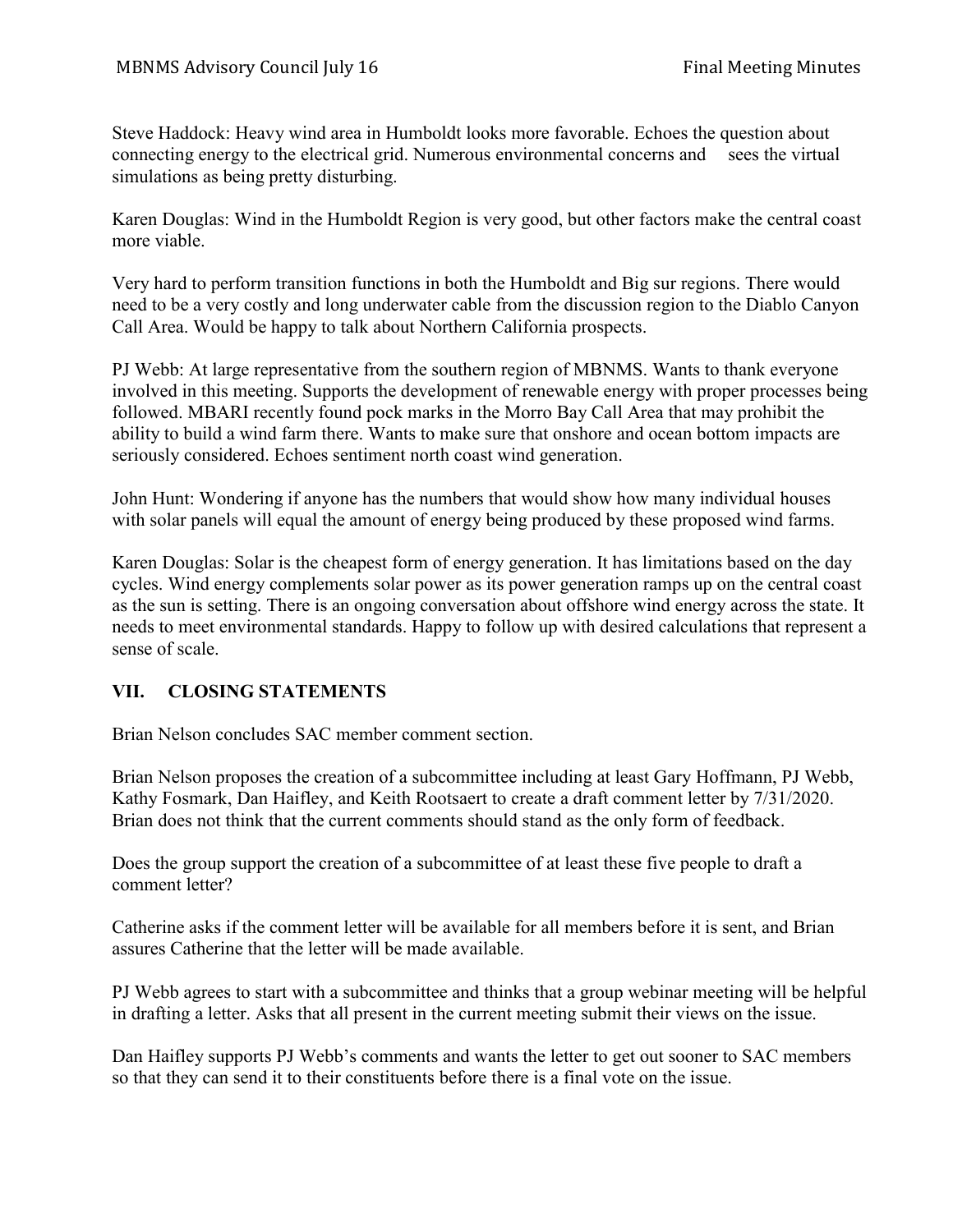Kathy Fosmark: Will the letter be based on today's comments? Response: Yes.

Motion has been made by Dan Haifley and Kathy seconds the motion. 13 approved the motion.

Paul Michel: Thanks all those for attending and wants to get the subcommittee together as soon as possible. If MBNMS cannot make that deadline will BOEM be open to receive it after the deadline.

Eli Harland (BOEM): The comment docket will not close and BOEM is considering extending the deadline.

Doug Bourne (BOEM): Makes clear that comments from the SAC is very important and will be taken into consideration.

Bart Selby: Confirming that if a resource is taken from the sanctuary then the government has to be compensated. Would wind energy production within the sanctuary provide revenue based on this possible rule.

Paul Michel: Will follow up but there does not seem to be such a mechanism.

Meeting adjourned at 4:22 pm.

# **COMMENTARY - POST MEETING:**

Received 7/16/20

Gary Pezzi, Recreation primary: Though a supporter of renewable energy, I do have some concerns regarding the project that came to mind during the presentation. I will share these and other concerns brought up by fellow SAC members, below:

1. My first concern was in the Process Timeline presentation where Site Assessment & Surveys were not begun by related Federal or State Agencies but handled by

prospective engineering groups looking to 'win' the project. (That was my understanding anyway and if incorrect, my apologies.) That may crack open the chance for misinformation for the sake of easier implementation and/or financial gains.

2. Since the areas of consideration are not in populated areas, once the energy produce hits the on land grid I am presuming it then get distributed to the more populated, high consumption areas of the state?

3. The idea of security was brought up by a fellow member. Is that a real and on-going cost issue? Who provides it and who pays for it?

4. Is the timeline really a 9-10 year + start to installation? Seems that a lot of 'unknowns' may arise in that length of time. If so, that would drag the project on and most likely increase costs.

5. How big an impact will this project have on the commercial fishing community? Are there guidelines for fishing that might want to work the areas during and after